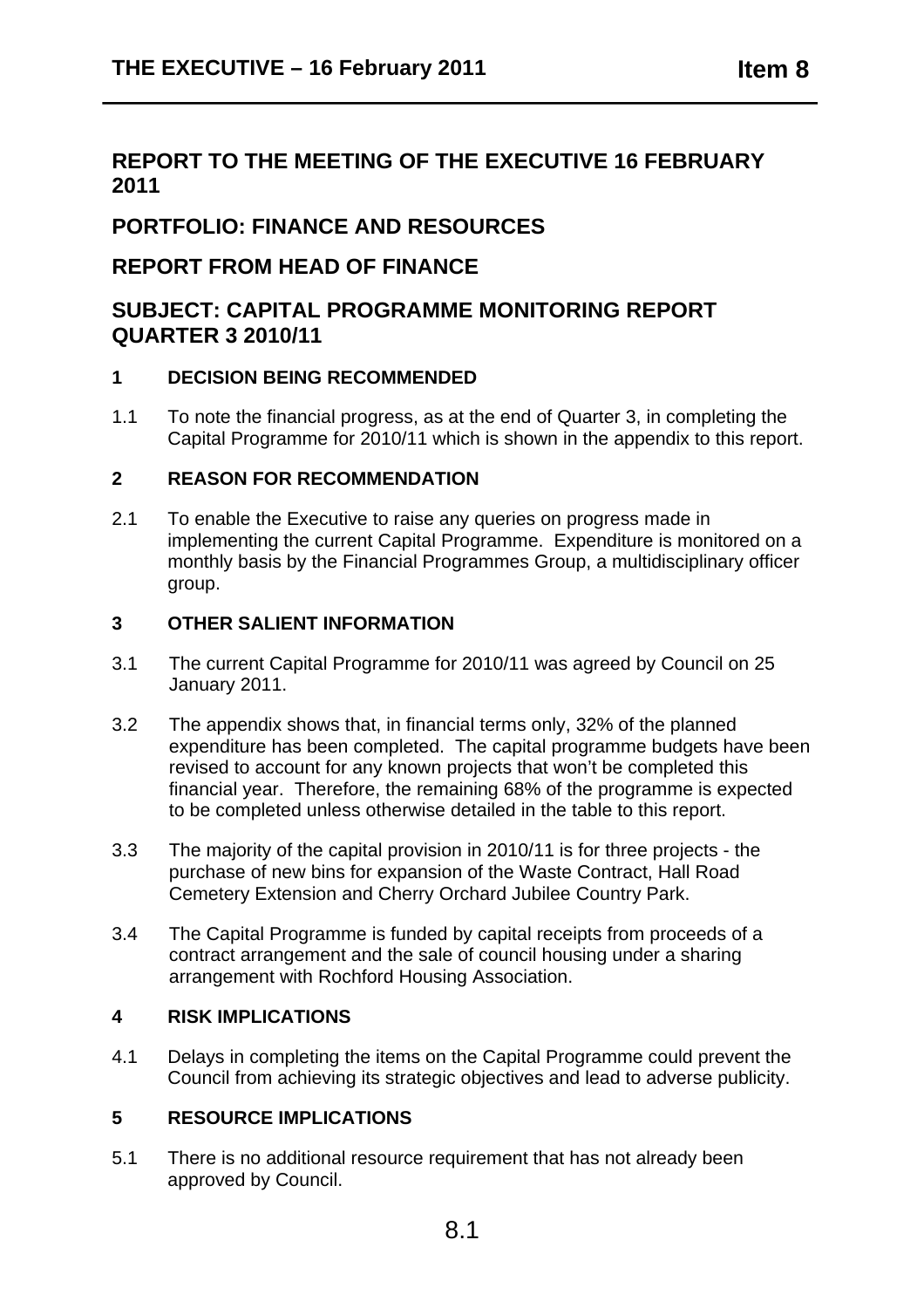I confirm that the above recommendation does not depart from Council policy and that appropriate consideration has been given to any budgetary and legal implications.

SMT Lead Officer Signature: We have a state of the state of the state of the state of the state of the state of the state of the state of the state of the state of the state of the state of the state of the state of the st

# **Head of Finance**

#### **Background Papers:**

None.

For further information please contact Carrie Watkins on:-

Tel:- 01702 318164

Email:- carrie.watkins@rochford.gov.uk

If you would like this report in large print, Braille or another language please contact 01702 546366.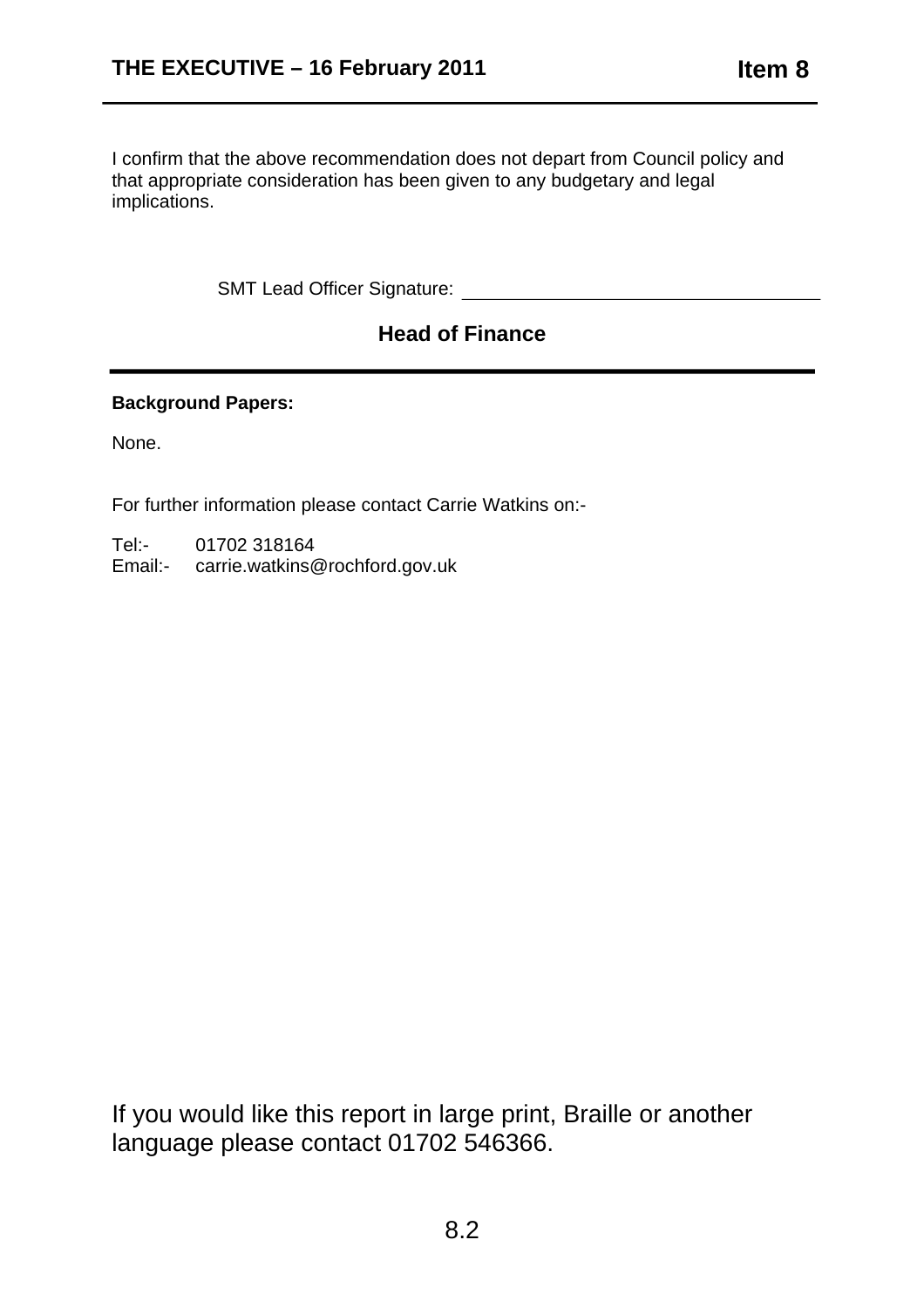|                                           | <b>Client</b>           | <b>Approved</b> | <b>Revised</b> | <b>Actual</b> | <b>Commentary</b>                                                                                                                                                                                                                              |
|-------------------------------------------|-------------------------|-----------------|----------------|---------------|------------------------------------------------------------------------------------------------------------------------------------------------------------------------------------------------------------------------------------------------|
|                                           | <b>Officer</b>          | 2010/11         | 2010/11        | 2010/11       |                                                                                                                                                                                                                                                |
| <b>Information &amp;</b>                  |                         |                 |                |               |                                                                                                                                                                                                                                                |
| <b>Communications</b>                     |                         |                 |                |               |                                                                                                                                                                                                                                                |
| <b>ICT Strategy</b>                       | Sarah<br>Fowler         | 59,000          | 59,000         | 50,630        | Annual allocation to support implementation of ICT Strategy<br>which is approved and monitored by Portfolio Holder.                                                                                                                            |
| <b>Vehicles and</b><br><b>Equipment</b>   |                         |                 |                |               |                                                                                                                                                                                                                                                |
| <b>Wheelie Bins</b>                       | Richard<br>Evans        | 110,000         | 110,000        | 62,380        | A further order is due to be placed in Q4. Any unused<br>budget is carried forward to ensure sufficient budget for the<br>required level of replacement bins.                                                                                  |
| Vehicle<br><b>Replacements</b>            | Yvonne<br>Woodward      | 41,000          | 16,000         |               | Programme being revisited to assess best provision of<br>vehicles. Mobile Exhibition Unit is one of the vehicles in this<br>year's programme and is not being replaced.                                                                        |
| Equipment<br>Replacement<br>Programme     | Yvonne<br>Woodward      | 42,500          | 42,500         | 4,903         | The main outstanding project to replace the Audio-Visual<br>equipment in the Council Chamber at an estimated value of<br>£30,000. This will be subject to Executive decision and, if<br>approved, is unlikely to be carried out until 2011/12. |
| <b>Operational</b><br><b>Assets</b>       |                         |                 |                |               |                                                                                                                                                                                                                                                |
| <b>Hall Road</b><br>Cemetery<br>Extension | Albert<br><b>Bugeja</b> | 390,000         | 200,000        | 88,700        | The works for 2010/11 are mainly completed. Some<br>additional works may be done before year end on finishing<br>works to the drainage.                                                                                                        |
|                                           |                         |                 |                |               | The budget has been approved as a total sum for the whole<br>project, therefore, any unspent allocation will be rolled into<br>2011/12.                                                                                                        |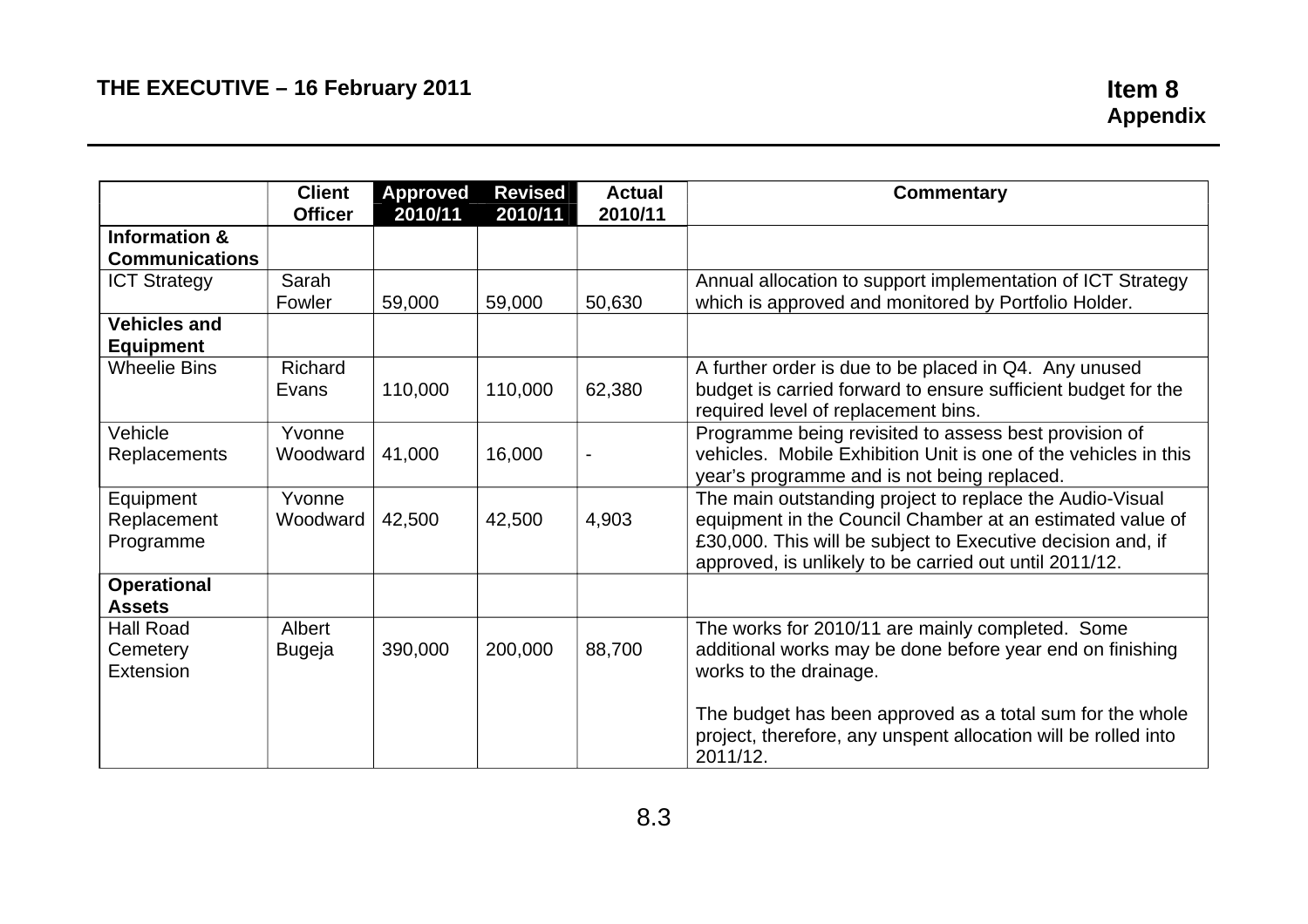|                                                                 | <b>Client</b><br><b>Officer</b> | Approved<br>2010/11 | <b>Revised</b><br>2010/11 | <b>Actual</b><br>2010/11 | <b>Commentary</b>                                                                                                                                                                                                                                                                                                                                 |
|-----------------------------------------------------------------|---------------------------------|---------------------|---------------------------|--------------------------|---------------------------------------------------------------------------------------------------------------------------------------------------------------------------------------------------------------------------------------------------------------------------------------------------------------------------------------------------|
| Rayleigh<br>Cemetery railings                                   | Albert<br><b>Bugeja</b>         | 8,000               |                           |                          | This work was completed by County.                                                                                                                                                                                                                                                                                                                |
| <b>Rochford Offices -</b><br><b>Electrical Works</b>            | Albert<br><b>Bugeja</b>         | 128,000             |                           |                          | This item was put on hold pending the decision on a<br>Rochford reception building. Following Member decision to<br>stop that project, works will be carried out on the remaining<br>electrical systems in Rochford in 2011/12.                                                                                                                   |
| Rochford<br>reception & office<br>improvements                  | Albert<br><b>Bugeja</b>         | 475,000             |                           | 7,190                    | (Please see item above). The budget for the reception has<br>been reallocated to bring electrical and heating systems in<br>the Council up to a better standard. The expenditure on this<br>area is for Architect fees seen to date and will be met by the<br>budgets set aside for the other works.                                              |
| Old House roof                                                  | Albert<br><b>Bugeja</b>         | 25,000              | 25,000                    |                          | Works will be completed in Q4. Invoice is still outstanding<br>and is expected to be below original order value, so no<br>commitment shown in actual.                                                                                                                                                                                             |
| Rayleigh Office<br>Accommodation -<br><b>Structural Repairs</b> | Albert<br><b>Bugeja</b>         | 25,000              | 25,000                    | 1,770                    | Works were agreed by the Executive in February, subject to<br>all necessary access works for pathways being carried out<br>within the same budget. A contractor has been appointed.<br>Works will be carried out by the end of the financial year.                                                                                                |
| Council buildings<br>- Climate CO <sub>2</sub> de<br>Actions    | Albert<br><b>Bugeja</b>         | 57,500              | 57,500                    | 4,477                    | This includes the boilers in the Old House, heating system in<br>No. 15 South Street, and to upgrade the controls in the Old<br>House and No. 19 South Street. Plus to replace the existing<br>bottled chilled water dispensers with plumbed in devices with<br>any residual budget.<br>Tenders have been received and the order placed and it is |
|                                                                 |                                 |                     |                           |                          | hoped that the works will be completed before the financial year                                                                                                                                                                                                                                                                                  |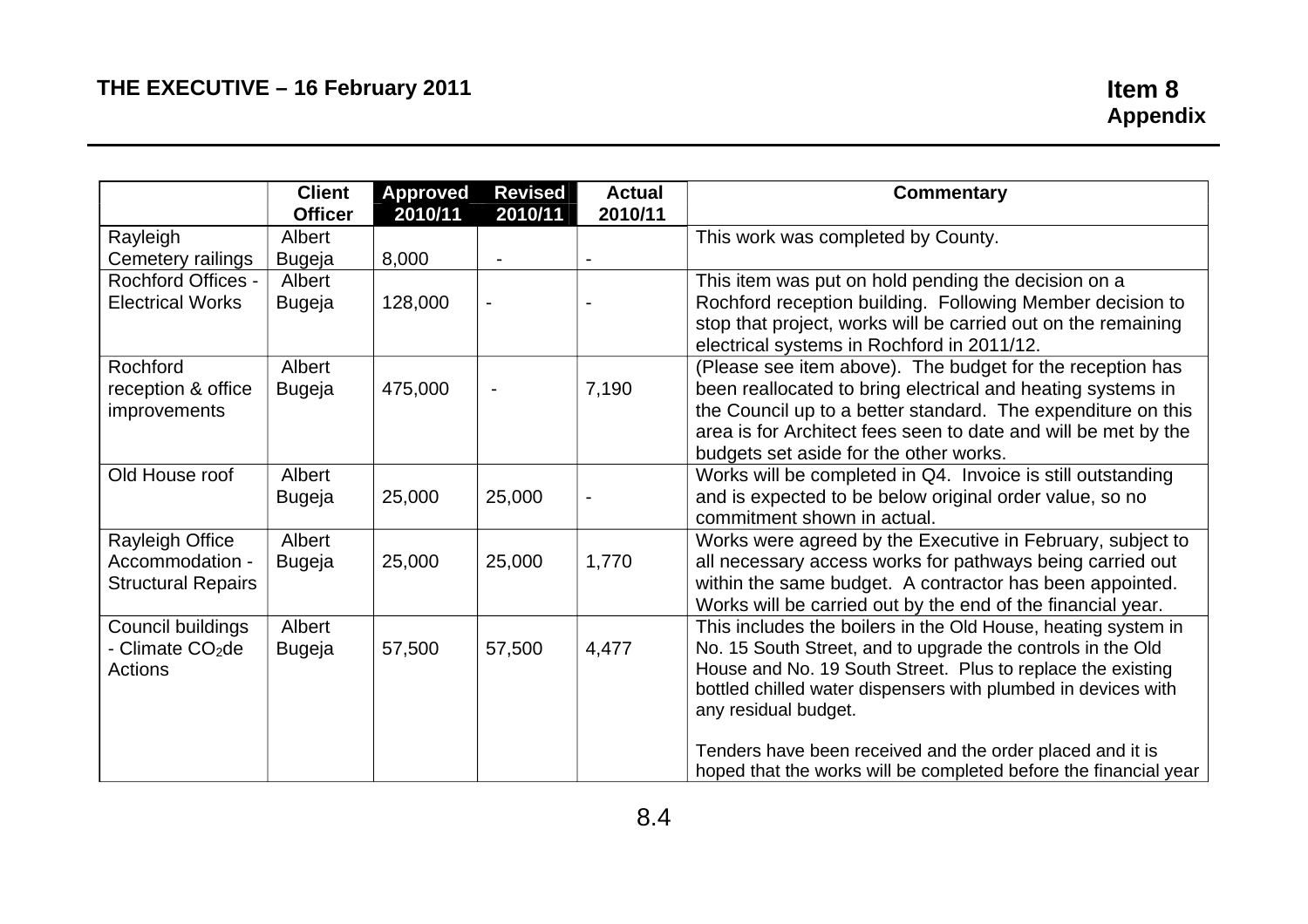|                                                         | <b>Client</b><br><b>Officer</b> | <b>Approved</b><br>2010/11 | <b>Revised</b><br>2010/11 | <b>Actual</b><br>2010/11 | Commentary                                                                                                                                                                                                                                                          |
|---------------------------------------------------------|---------------------------------|----------------------------|---------------------------|--------------------------|---------------------------------------------------------------------------------------------------------------------------------------------------------------------------------------------------------------------------------------------------------------------|
|                                                         |                                 |                            |                           |                          | end, although the budget may be required to roll into early<br>2011/12.                                                                                                                                                                                             |
| Pavilion<br><b>Refurbishments</b>                       | Jeremy<br><b>Bourne</b>         | 45,000                     | 22,000                    | 11,608                   | Part of the refurbishment works complete. Works to make<br>several pavilions roofs anti climb is still outstanding but should<br>be completed before the end of the year.                                                                                           |
| <b>Town &amp; Village</b><br>improvements               |                                 |                            |                           |                          |                                                                                                                                                                                                                                                                     |
| Sensory Garden<br><b>Information Board</b>              | Richard<br>Evans                | 1,500                      | 1,500                     | 400                      | Information Board provided which came in under estimate at<br>£400.00                                                                                                                                                                                               |
| Brooklands -<br>vehicle access                          | Richard<br>Evans                | 30,000                     | 30,000                    | 6,119                    | Works are complete. Spend is lower that budget as the<br>design was changed to that originally budgeted for.                                                                                                                                                        |
| Public<br>Conveniences                                  | Alan<br><b>Thomas</b>           | 15,000                     | $\blacksquare$            |                          | Routine maintenance is the responsibility of the contractor.<br>Due to no sites requiring essential works, this has been<br>removed from this year's programme                                                                                                      |
| Parks & Play<br><b>Facilities</b>                       |                                 |                            |                           |                          |                                                                                                                                                                                                                                                                     |
| <b>Play Spaces</b>                                      | Richard<br>Evans                | 50,000                     | 50,000                    | 24,577                   | Tenders have been returned and work is due to be<br>completed by the end of the financial year. The programme<br>of works for this year were agreed by the Portfolio Holder for<br>Environment on 8 June 2010 and are Bedford close and<br>Rayleigh Leisure Centre. |
| <b>Cherry Orchard</b><br><b>Jubilee Country</b><br>Park | Richard<br>Evans                | 193,000                    | 130,000                   | 31,419                   | The Arboretum works are completed. The play space and<br>Cherry Orchard Way car park will be completed in Q4.<br>Grove Wood car park site is awaiting Planning Application.<br>The permissive route item (estimated value £45,000) is<br>deferred until 2011/12.    |